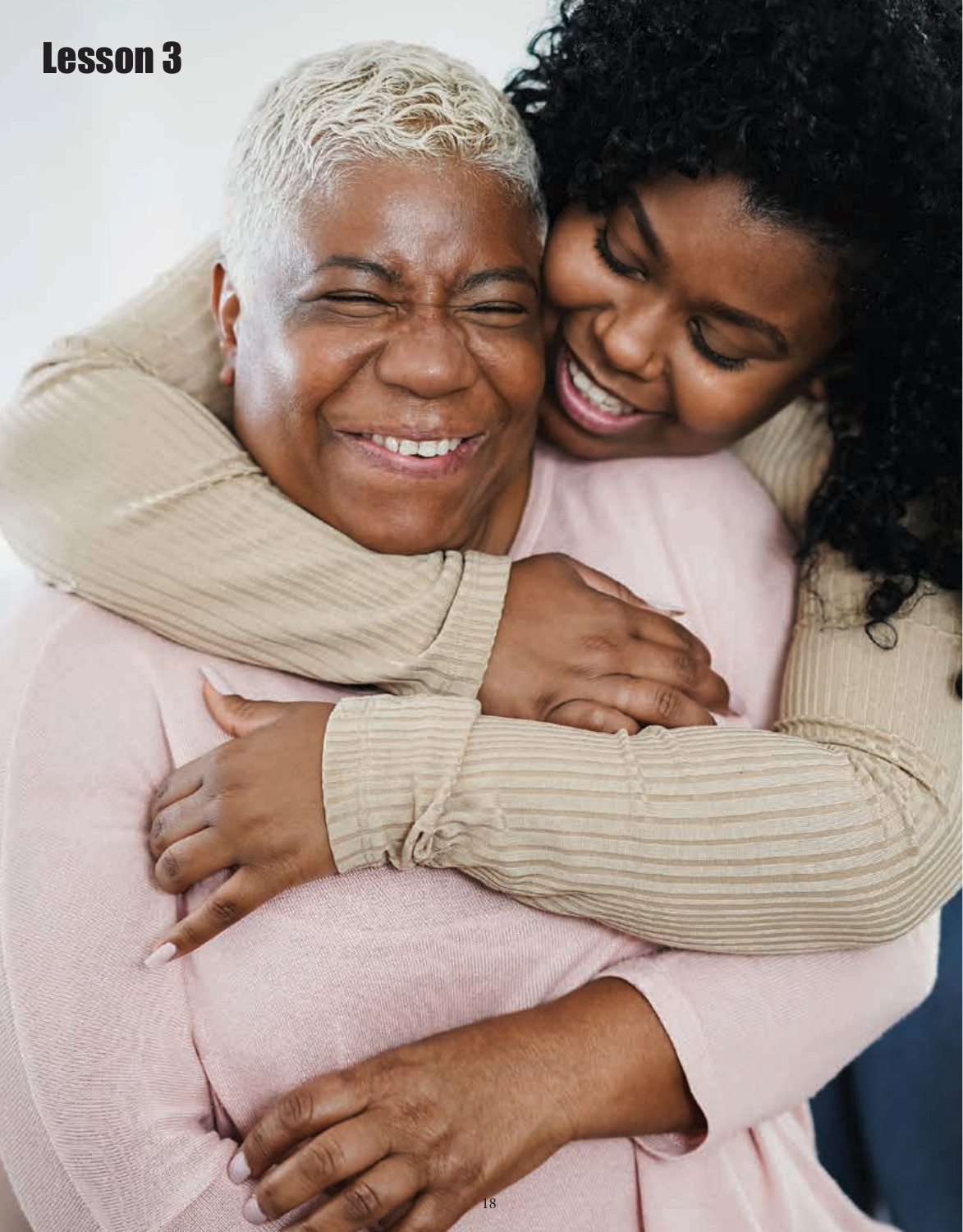

Today, we will: identify relationships in which individuals or congregations have experienced God's restoration; find comfort in the plans God has for the lives of believers; and proclaim God's justice and mercy for God's people.

### *Get Them Going*

Participants will talk about questions, thoughts, and feelings that arise around restoration after a time of pain and despair. They can offer real-world examples or examples from their own personal story.

# *God's Restored People Shall Prosper*

a, look! Big Momma's house is back on the market!" Shekima jumped up from the couch to show her mom the listing on her phone.

"*Really*?! Oh, Momma has missed that place. It still hurts that we couldn't hold on to it."

Shekima was 14 when Big Momma had to sell the house. The entire family was devastated. Everyone lived there—all her uncles, aunts, and cousins all packed into Big Momma's. On the weekends, family from all over the city would come by to visit, to eat, to laugh, and just spend time. But everyone scattered after the sale. They spread out all over the city and some moved to different parts of the country. Big Momma could only afford a one-bedroom apartment after that. Her place was too small for large gatherings, so people came by less and less. Shekima promised herself that one day, she would buy that house back. Now an adult, when she saw the house was for sale, she was elated that the time had finally come!

Shekima bought the house and planned a grand family reunion there. She called her folks all over the city and the country, telling everyone to bring their whole families if they could. Meanwhile, she and her mom moved into the house. They were up day and night painting, decorating, and making everything beautiful.

Finally, the day came! Shekima led Big Momma in with her hands over her eyes. "Big Momma, are you ready?!" Shekima asked excitedly.

"WELCOME HOME," everyone yelled.

"Oh, *my*!" Big Momma whispered as she put her hand over her mouth in disbelief. "Is this *my* home?"

"Yes, Big Momma," Shekima answered, "remember I promised you I would get your home back to you? I bought it back for you, Big Momma. And I told everyone to come. Me and mom, and my husband, and my babies, we're all gonna live here with you. And I told everyone to make sure they come by every weekend, Big Momma."

"*Oh*, look at all y'all's beautiful faces! It's so *many* of y'all! I didn't realize the family had grown so! 'Kima, I don't know how to say thank you, baby. I felt so *ashamed* that I couldn't hold on to it."

"Big Momma, we all love you. And look, we are *all* here now—all in the house, and outside, and all around! Big Momma, your love is our home, don't ever feel shame about anything life has tossed your way."



- 1. When faced with places and moments of emptiness and loss, what was Shekima's response?
- 2. What role does memory play in restoration?
- 3. We talk a lot about desolation and loss, and we celebrate restoration and happy endings to painful journeys, but what role does shame play in our lives, and how can we heal from it?

## *The Big Picture*

Today's passage gives us a glimpse at God's commitment to our restoration after a time of desolation, destruction, and despair. Although the Israelites have suffered under Babylonian exile, and although their land had been emptied, God announces that God will return to them. Comparing Israel to a mother longing for all of her children, God promises to heal the despair and desolation of Israel by restoring her inhabitants from all the places they had been scattered. God assures them that they shall know that God is Lord, and that those who wait on God shall never be put to shame.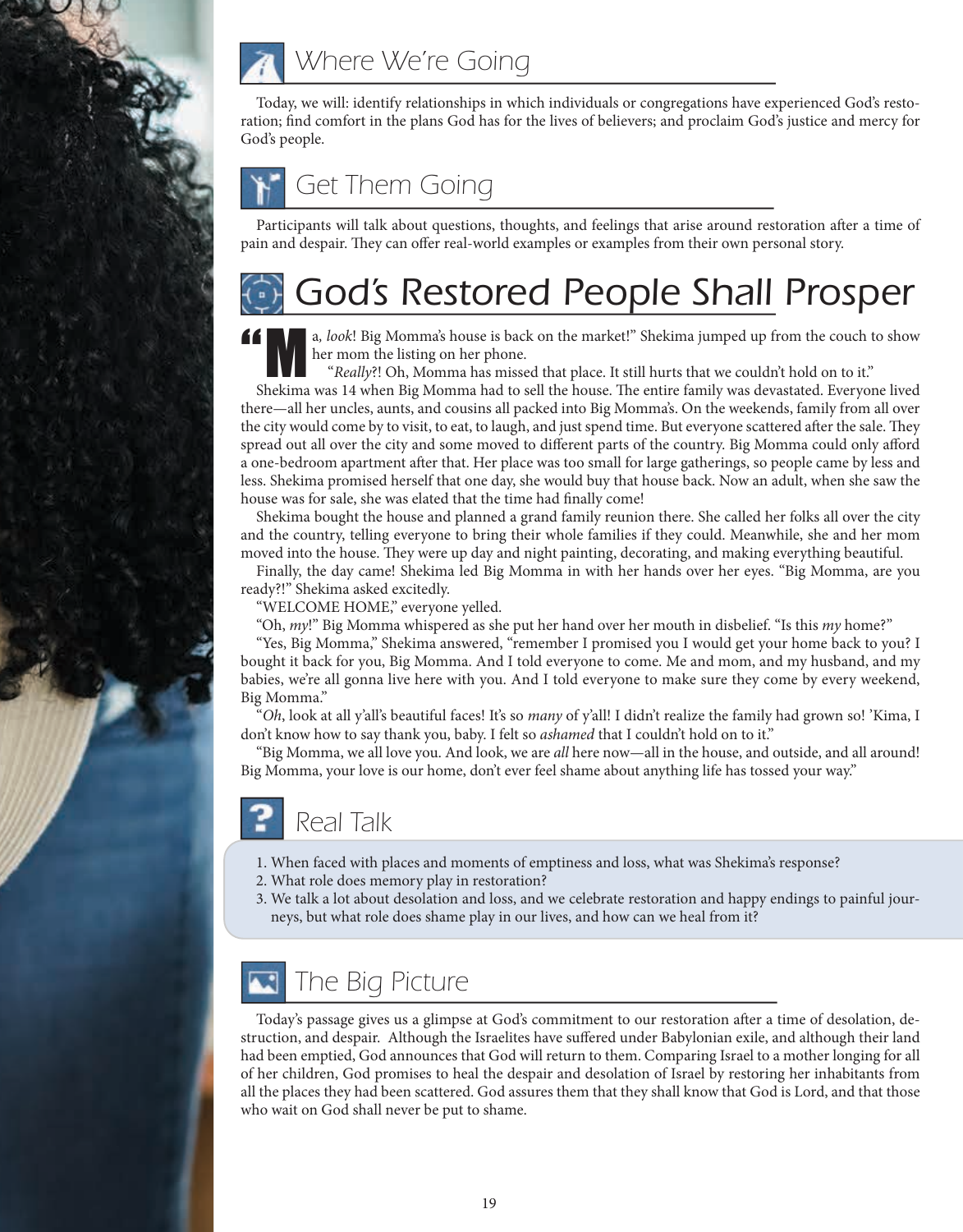

"Kings and queens will serve you and care for all your needs. They will bow to the earth before you and lick the dust from your feet. Then you will know that I am the LORD. Those who trust in me will never be put to shame" (Isaiah 49:23, NLT).



**Isaiah 49**:**18** "Look around you and see, for all your children will come back to you. As surely as I live," says the LORD, "they will be like jewels or bridal ornaments for you to display.

**19** Even the most desolate parts of your abandoned land will soon be crowded with your people. Your enemies who enslaved you will be far away.

**20** The generations born in exile will return and say, 'We need more room! It's crowded here!'

**21** Then you will think to yourself, 'Who has given me all these descendants? For most of my children were killed, and the rest were carried away into exile. I was left here all alone. Where did all these people come from? Who bore these children? Who raised them for me?'"

**22** This is what the Sovereign LORD says: "See, I will give a signal to the godless nations. They will carry your little sons back to you in their arms; they will bring your daughters on their shoulders.

**23** Kings and queens will serve you and care for all your needs. They will bow to the earth before you and lick the dust from your feet. Then you will know that I am the LORD. Those who trust in me will never be put to shame."

### **Make It Stick Fight** The Players

**The Progeny Blessing.** Having children as heirs to continue the covenant people of God has always been a major theme of God's story with humanity. Scholars call this aspect of God's promise to His people the "progeny blessing." When Abram first arrived in Canaan, God promised to give the land to his descendants, even though at the time, he was 75 years old and had no heir. Later, God again promises Abram an heir of his own flesh and blood, and as many descendants as stars in the sky (Genesis 15:4–5). By the time Abram is 99 years old, he has fathered a son who will indeed become a great nation, but God makes a further promise. Abram will be the father of many nations, and is renamed Abraham. Sarai is renamed Sarah, and named as the one who will mother the child of God's covenant with Abraham. Isaac fulfills this promise. Isaac and Rebekah struggle for many years to have children before God blesses them with twins. The elder son, Esau, fathers his own nation, and the younger son, Jacob, ends up with four wives. For a time, the favored wife Rachel is concerned that she will not bear, and though she does give birth to two sons, she dies in bearing the second. This gives Jacob a total of 12 sons, who each have multiple children themselves. The nation of Israel blossoms from this point.

The roller-coaster drama of the difficulty of conceiving, bearing, and raising one (let alone many) children is a constant narrative thread from Genesis 12 through chapter 30. It continues to play a large role in later sacred stories of Samson's family, Hannah, Bathsheba, and others. Even in less drastic stories, children are always seen as a blessing from God. Throughout Scripture, Israel can judge if it is being blessed or not by how many children they are having.

In the preindustrial age, more children meant more workers to help bring in food or trade to help the family survive. Children were their parents' only financial safety net in old age. In an economic system like this, losing one's children was financially devastating, in addition to being heartbreaking. This is why it is a major theme in the prophecies of returning from exile that they will have many children.

## *Backstage*

God's people were in captivity because they were obstinate and stubborn (Isaiah 48:4). He told Israel if they disobeyed, He would scatter them. Then He would restore them back (Deuteronomy 30:1–3). God placed His people in a place of affliction (Isaiah 48:10). Through Isaiah, God is speaking to His people with comfort and mercy (Isaiah 48:20; 49:13). He says, "I alone am God, the First and the Last" (Isaiah 48:12).

God declares to His people they should flee from the Chaldeans (Isaiah 48:20). This was similar to the charge given to their ancestors who had fled from Egypt while depending on God to sustain them (Isaiah 48:21). God's people are given the promise to be released, restored, and prosperous once again. God's people are promised a temporary freedom from their earthly captivity and a permanent freedom through Jesus Christ from the captivity of sin. Restoration will be given on the day of salvation. This is in reference to Christ's kingdom when God's people will be restored and prosper (Isaiah 48:8–9).

## *Combing Through*

#### **1. Promise of Restoration (Isaiah 49:18–20)**

Look all around and see all the people gathering back to the Lord. They are the children of the people of captivity. Coming from many different places to meet in one place, they will make one body and join themselves to glorify God. These words spoken during the exile were intended to encourage God's people. He implies that Judea was lying in waste during the Babylonian captivity. "Your abandoned land" (from v. 19, NLT) contrasts with what was to come.

The increase of people will be so great in number. This will come after many have been killed in wars and died in captivity in a faraway land. There will be a great increase as if these children had been given to a widowed mother.

The added people would be a blessing and strength as an ornament to God's people. The Lord wanted to assure them of His commitment to what He was saying. "'As surely as I live,' says the LORD" was a solemn promise between God and His people (from v. 18). The bride, wearing fancy jewelry, indicated these children will portray beauty and glorify the Lord.

Likewise, when the people of God were in a wasted, desolate, and unproductive state, there manifested the Savior of the world, the introduction of the Gospel, and the transformation of the Gentiles.

*How do we see God fulfilling this kind of restoration throughout salvation history?*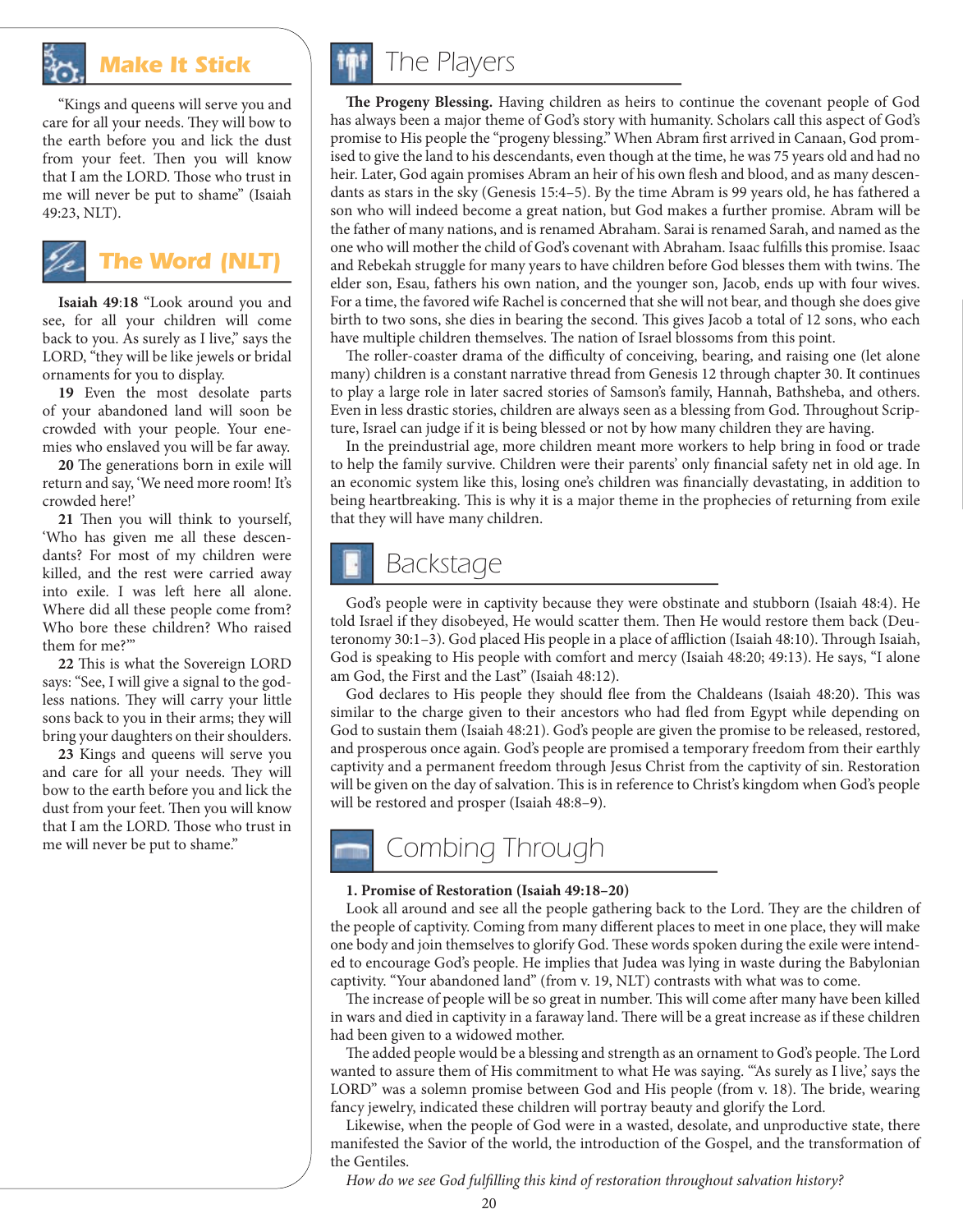#### **2. Questioning Restoration (v. 21)**

This describes the great increase of the true people of God. The image given is of a mother who had been robbed of her children and made a widow. She had seen the devastation of ruin that was spread all around her. She felt alone. Then all of sudden the mother sees herself completely surrounded by more children than she lost. She is home and blessed by her happy family. Then the mother asks, "Who bore these children?" (NLT). She wants to know where they had been. God's restoration would be beyond what we could hope for.

*Why does God choose the image of children to illustrate the overflowing blessing of restoration He has in store?*

#### **3. Confirming Restoration and Prosperity (vv. 22–23)**

God will call His people to Himself, like a general calling the troops together. He will set the standard for His people. Those whom God has adopted as His own and those who claim Him for their Father will be in His arms. Those He adopts will be given great care, devotion, and loving-kindness, as a nurse would care for babies. The daughters will be carried as a sick and weak person might be carried. Nonbelievers will give to the increase, protection, and maintenance of these children. Even those in high positions such as kings and queens will have a heartfelt love and caring concern toward God's people.

*How does God use non-Christians to aid His Church today?*



### *Diving Deeper Quiz*

Have the participants read Isaiah 49:18–23, BACKSTAGE, and COMBING THROUGH from the BIBLE STUDY GUIDE. Then, have them answer the following:

- 1. Throughout the passage, God uses the imagery of a mother and child to describe what God's restoration will look like (Isaiah 49:18–23). How does that imagery help you understand the impact of God's restoration?
- 2. God says that those who trust in God will "never be put to shame" (v. 23). What is the connection between desolation, restoration, and shame?
- 3. In the text, the recipient of restoration seems to be caught off guard and amazed at the overflow that is God's restoration (vv. 19–21). What does it mean to you to see that God's definition of restoration is not only to restore what was lacking, but to create an overflow of that which is being brought back?
- 4. In the passage, God says that after God restores, the people will "know that I am the LORD" (v. 23). What does it mean to "know that God is the LORD"? How is knowing that "God is the LORD" connected to restoration?

### *Next Steps*

This week, think of how you can overcome discouragement from the enemy who creeps into your peace. Ask God to restore you to Himself when you have allowed the enemy to take your joy. Remember that Jesus Christ has come to redeem you and wants you to have the right relationship with Him and others. He's coming back!

Think of what you can do to restore a broken friendship with a family member or a friend who you consider to be your enemy. Ask yourself, "Am I the enemy?" What should you do to become a better Christian?



*Put It Out There*

#### *A. Group Application*

Think about abandoned places you've seen before—whether they are abandoned houses or other buildings, or things that you no longer use, etc. Write words to describe them in their abandoned state. Then write words to describe them in a restored state. Compare and contrast the sets of words. Discuss what you notice, and what inspires you as a group. Think about how these sets of words apply in your own life.



#### *A. Watch Restoration*

Watch your favorite makeover or renovation show. Reflect on what impacted you from these stories of renewal and restoration. Think about how these stories inspire you and give you hope.



Nebuchadnezzar. neh-buh-kad-NEZZ-zer. Zedekiah. zeh-deh-KIE-uh.

#### *B. Personal Application*

Encourage participants to think about the abandoned or desolate places in their lives. Invite them to journal about them. Challenge them to consider what it might look like to "know that God is LORD" in these areas of their lives. Ask them to pray to God that God would make God's self known in these empty places.

#### *B. Write the Vision*

Imagine yourself restored. How does it feel? What does it look like? What does it sound like? Remember that God's restoration in this passage is overflow. Take time to do something creative to give voice to what you imagine: write it out, draw a picture, make a video or a vision board.



"This is the true wine of astonishment: We are not Over

When we think We Are." —Alice Walker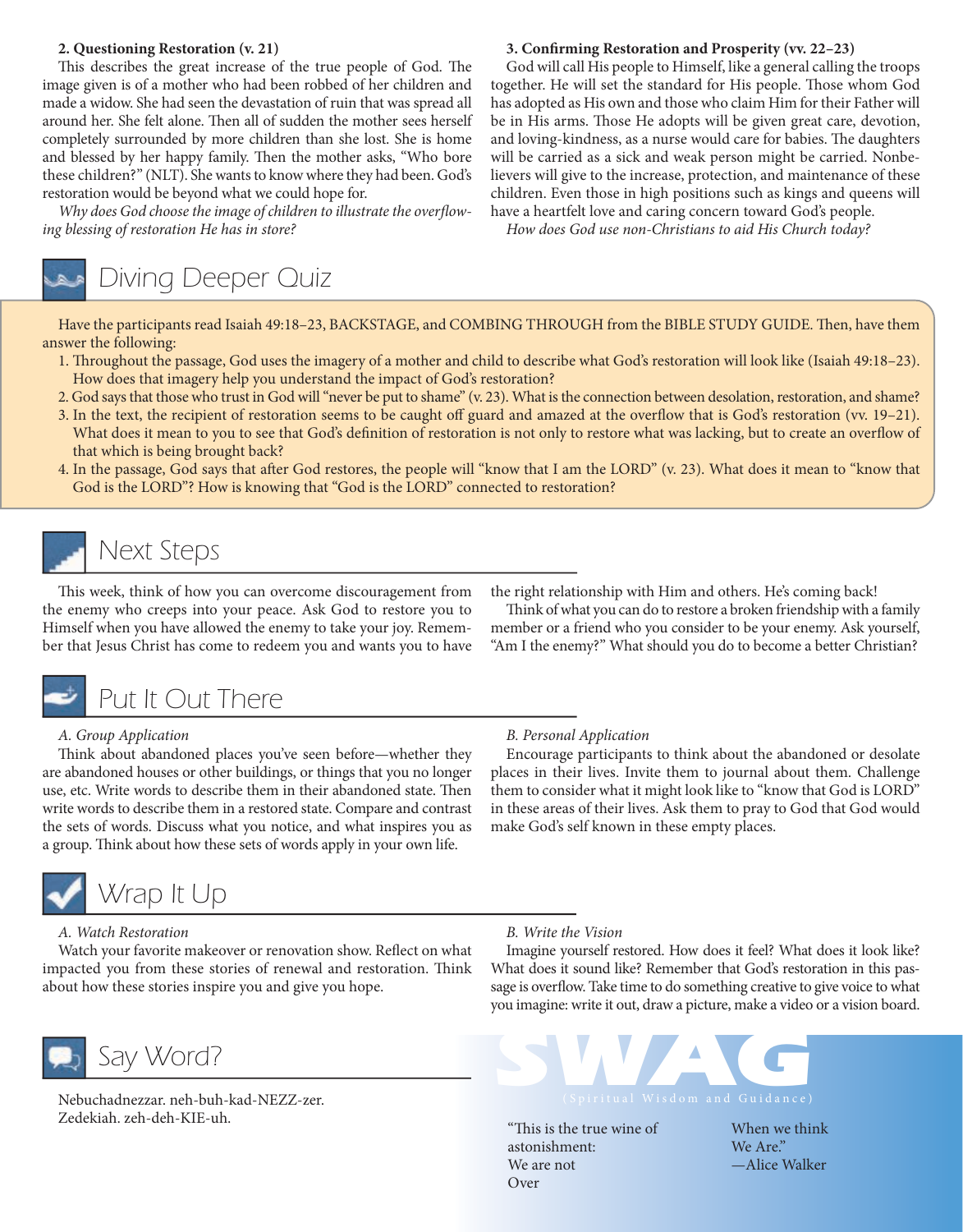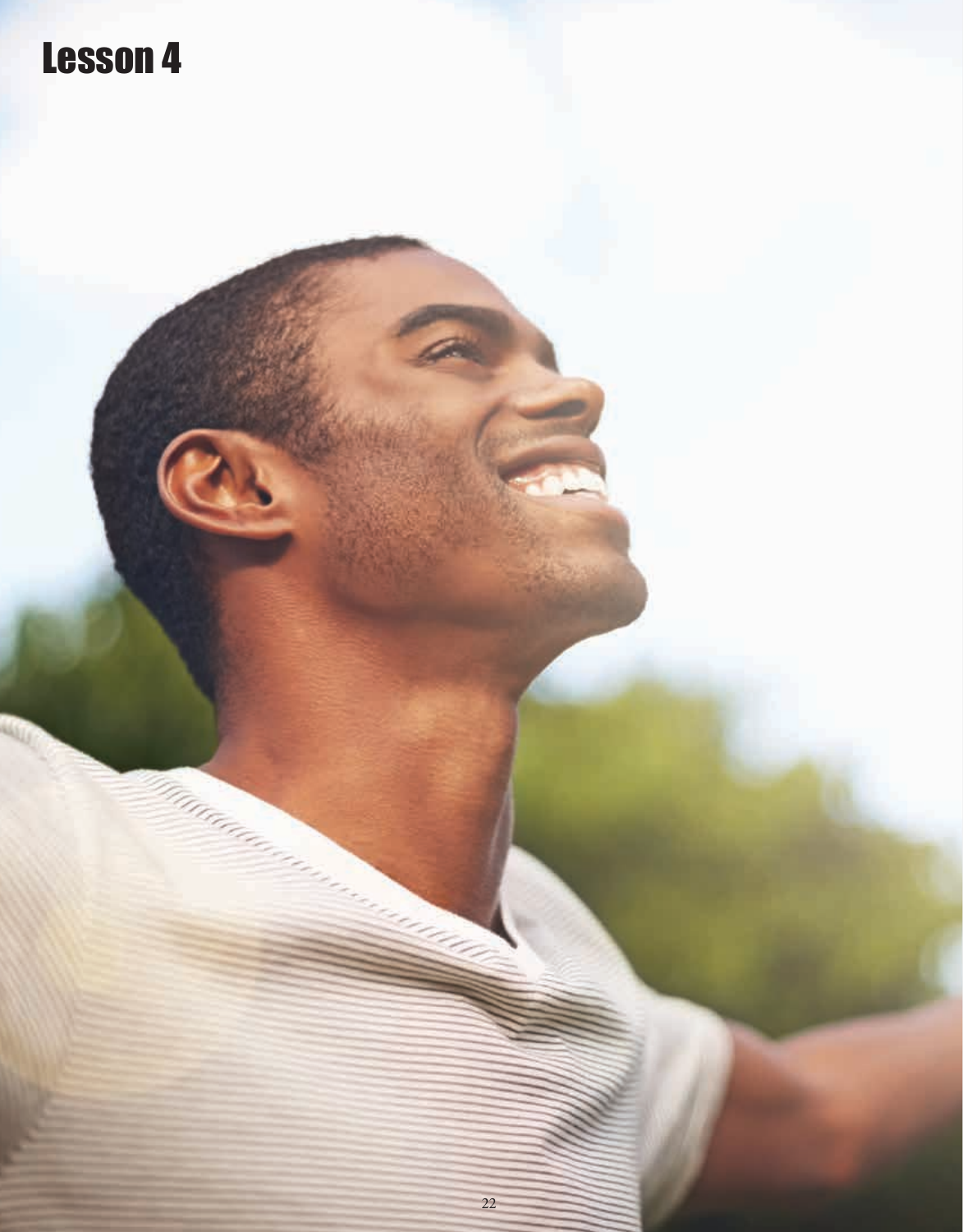

By the end of the lesson, participants will: examine Isaiah's example of God's rich faithfulness in Israel's spiritual history; feel encouraged through personal trust in God, even when others speak critically about their faith; and express the goodness and deliverance of God with others.



Invite the class to share what they know about their ancestry and heritage. Is there a story of migration? Are they related to someone famous? Are there any business owners in their family lineage? Ask the participants to share one reason they are proud of their family history.

# *God Offers Deliverance*

Friday Summar (Figure 2) wery Juneteenth, the Jenkins family gathers at Grandma Ethel's home on the family farm in Texas. The Jenkins family has four living generations that have migrated throughout the United States and e very Juneteenth, the Jenkins family gathers at Grandma Ethel's home on the family farm in Texas. The Jenkins family has four living generations that have migrated throughout the United States and emigrated to Liberia. Juneteenth is a special holiday for this close-knit family because their story directly ties to the this day by returning to the land their ancestors purchased after being made free.

On this particular occasion, Jonathan was not in the best of spirits. The last three months of his life were filled with challenges. He was unhappy with his corporate job at Western Airlines, his long-term girlfriend ended their relationship to date someone else, and his landlord decided to sell the downtown Dallas loft he had lived in for the last five years. Jonathan felt like every day was a rainy day with no rainbow in sight. Although he was not feeling like his normal jovial self, he still went to Grandma Ethel's to commune with his family. After eating his favorite uncle Joe's barbecue, Jonathan ventured into the main room of the family home to hear what everyone was talking about.

"We have been landowners and homeowners for 125 years. Josephus and Bonita Jenkins established a legacy for our family when they purchased this land and opened the first Black-owned convenience store in this area. The financial seed they planted has blossomed over and over again through the entrepreneurship efforts of each of you," exalted Grandma Ethel.

Uncle James chimed in, saying, "Times were hard coming up, but our parents made sure we could get a college education if we wanted it. College was not the route for all eight of us children. Mama and Daddy were okay with that."

"You see here? This is a picture of Daddy Joe and Little Joe in front of our store serving meals to the families who needed it in our community. We did not care if they were Black, White, or Native Americans," spoke Grandma Ethel as she turned pages in one of the family photo albums. Jonathan sat down next to his mother to hear more of the family history.

"Our family has survived the Depression, Jim Crow, the Civil Rights era, and the displacement of people of color in this area, and we are yet holding on! We are survivors! Every generation has inherited the strength, knowledge, joy, and work ethic of our ancestors," exclaimed Uncle James. Jonathan's mom leaned over to him, placed her hand on his and said, "Son, I know you have been going through a lot, but everything is going to work out for you. Our ancestors are on your side. God is on your side. Life will get better!"



- 1. Why is it important to know our family history?
- 2. What are some life application lessons Jonathan could have learned by listening to his elders?
- 3. How do you think Jonathan felt after being reminded of his family legacy?

## *The Big Picture*

In today's passage, Isaiah encourages the heart of Israel by reminding them of their spiritual history and connectedness to God's promise. The blessing that was given to Abraham and bore through Sarah was passed on through the generations. This blessing includes God's provision of comfort, justice, deliverance, and salvation for the people of Israel.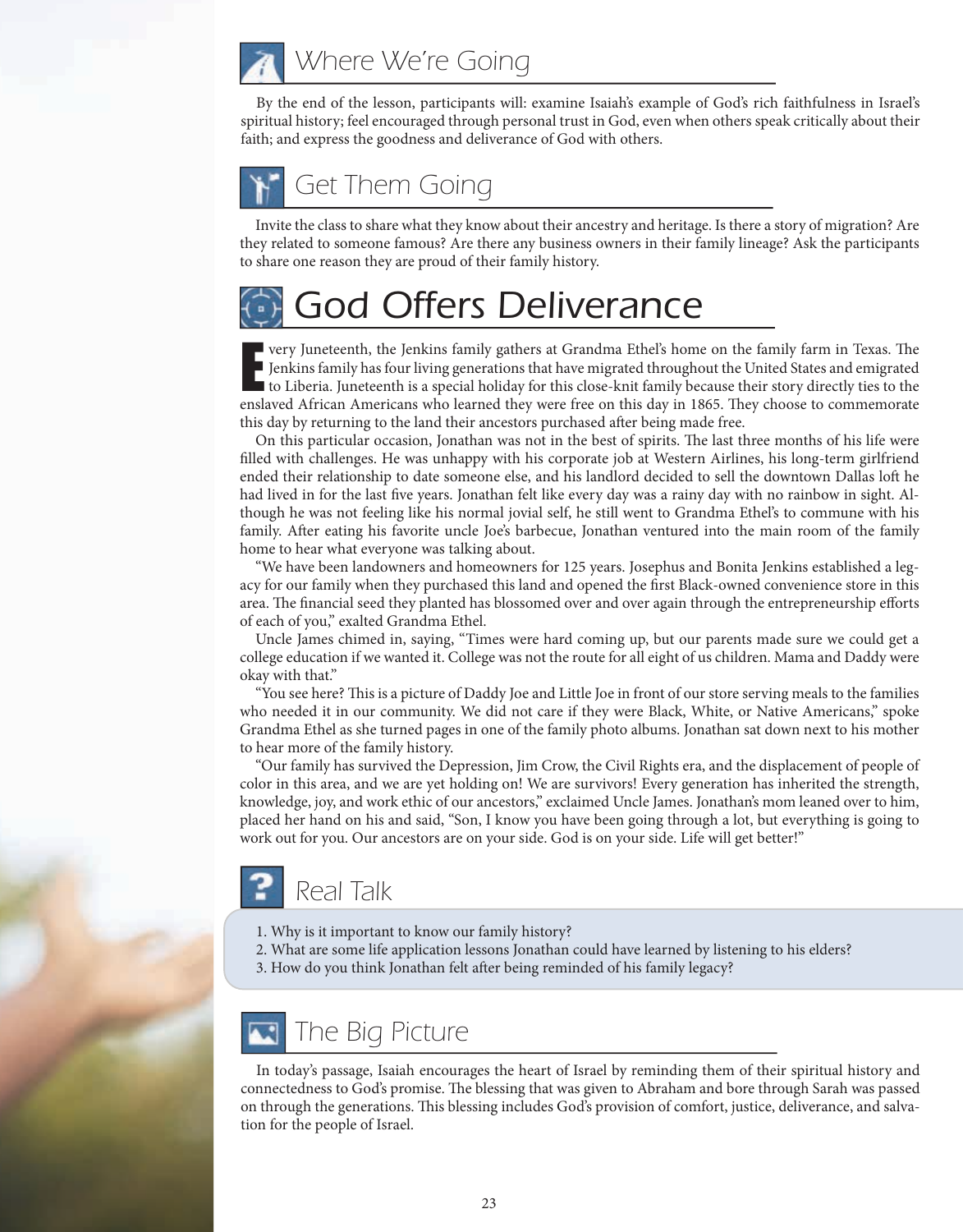

"Listen to me, all who hope for deliverance—all who seek the LORD! Consider the rock from which you were cut, the quarry from which you were mined" (Isaiah 51:1, NLT).



**Isaiah 51**:**1** "Listen to me, all who hope for deliverance—all who seek the LORD! Consider the rock from which you were cut, the quarry from which you were mined.

**2** Yes, think about Abraham, your ancestor, and Sarah, who gave birth to your nation. Abraham was only one man when I called him. But when I blessed him, he became a great nation."

**3** The LORD will comfort Israel again and have pity on her ruins. Her desert will blossom like Eden, her barren wilderness like the garden of the LORD. Joy and gladness will be found there. Songs of thanksgiving will fill the air.

**4** "Listen to me, my people. Hear me, Israel, for my law will be proclaimed, and my justice will become a light to the nations.

**5** My mercy and justice are coming soon. My salvation is on the way. My strong arm will bring justice to the nations. All distant lands will look to me and wait in hope for my powerful arm.

**6** Look up to the skies above, and gaze down on the earth below. For the skies will disappear like smoke, and the earth will wear out like a piece of clothing. The people of the earth will die like flies, but my salvation lasts forever. My righteous rule will never end!

**7** Listen to me, you who know right from wrong, you who cherish my law in your hearts. Do not be afraid of people's scorn, nor fear their insults.

**8** For the moth will devour them as it devours clothing. The worm will eat at them as it eats wool. But my righteousness will last forever. My salvation will continue from generation to generation."

### **Make It Stick Fight** The Players

**Abraham and Sarah.** Abraham did not always follow God's plan as God had intended. On occasion, he and Sarah both seemed to have an urge to give God a helping hand. At other times, the two acted out of cowardice, not out of faith in the God who called them.

From the time of his call, Abraham had no knowledge of where he would be going. He stepped out on the word of God. He never stopped believing in God's purpose, even when it seemed that everything was working against him.

**Eden.** The name Eden is derived either from the Hebrew root word meaning "to be fruitful, plentiful" or from a Sumerian word meaning "steppe, flatland." After creating the entire universe, God consecrated the particular garden called Eden as a place of paradise and worship. He placed His newly created human beings to care for it, and communed with them there. There was still work to do to care for Eden, but there were no weeds or thorns to make the work especially hard. Many prophecies of the end times pull on images of Eden to indicate that God will heal the world so completely as to restore the paradise we knew before the Fall.

## *Backstage*

Even though the Israelites are worried that foreign countries will conquer them, God reassures His people He is willing, able, and capable of providing for their release from their captives. In Isaiah 50, the one who is responsible for delivering this message of hope shows he has been commissioned by God and he is ready to carry out his mission, God's message, to the fullest (Isaiah 50:4–5).

Jesus also fulfilled this prophecy when He was commissioned by God and carried out His duties in securing salvation for humankind to the fullest. Some Jews rejected Jesus as Christ on their own accord. We make a choice to accept what God offers. In Isaiah's message, the people of God are encouraged to trust in Him, while sinners are discouraged not to trust in themselves (Isaiah 50:11).



#### **1. The Offer of Deliverance (Isaiah 51:1–3)**

This conversation is to those who follow after righteousness, seriously yearning to practically obey God's Law. They are told, "Listen to Me!" God is making them an offer of deliverance. God's people are seeking Him because they want His favor brought back to them.

They are told to look back to Abraham and Sarah. They are Sarah's daughters if they strive for righteousness. To encourage the captives in Babylon, God calls them to remember when He called Abraham and how by His word He blessed and increased him. They, too, were very small in number, but the Lord has promised to increase them also (Isaiah 49:19).

The Lord shall comfort Zion: God will restore it from despair. He will make them happy giving them hearts that are glad. Their gladness will lead to their satisfaction, making them thankful to God. They will sing from their hearts songs of joy and thanksgiving unto their God.

*What role models of righteousness do you identify in your life?*

#### **2. The Way to Deliverance (vv. 4–6)**

God is speaking to a specific group, His people. This isn't for everyone. This is for the people of God, the ones who have the Law of God within them. In addition to knowing what is right, God's people do what is right. God wants His people to listen and be attentive. He wants His people to adhere to what He is saying and take notes on their hearts.

God's righteousness is near; He will soon come to their rescue. Those to whom He has made promises will see the fulfillment of those promises. God's arms will judge the people because He has the power to judge all. He has the ability to draw them together, and He has the ability to scatter them. They should put their trust in Him.

Heaven and Earth are going to pass away (Matthew 24:35). The description in Isaiah 51:6 is the heavens will disappear like a vapor, or smoke. The Earth will fall off like an old piece of clothing no one wants to wear. Just as the Earth and the heavens will no longer exist, this will be true of people. In contrast, the way to deliverance, salvation, and righteousness will remain. *How do you remind yourself to chase after eternal things, rather than passing earthly things?*